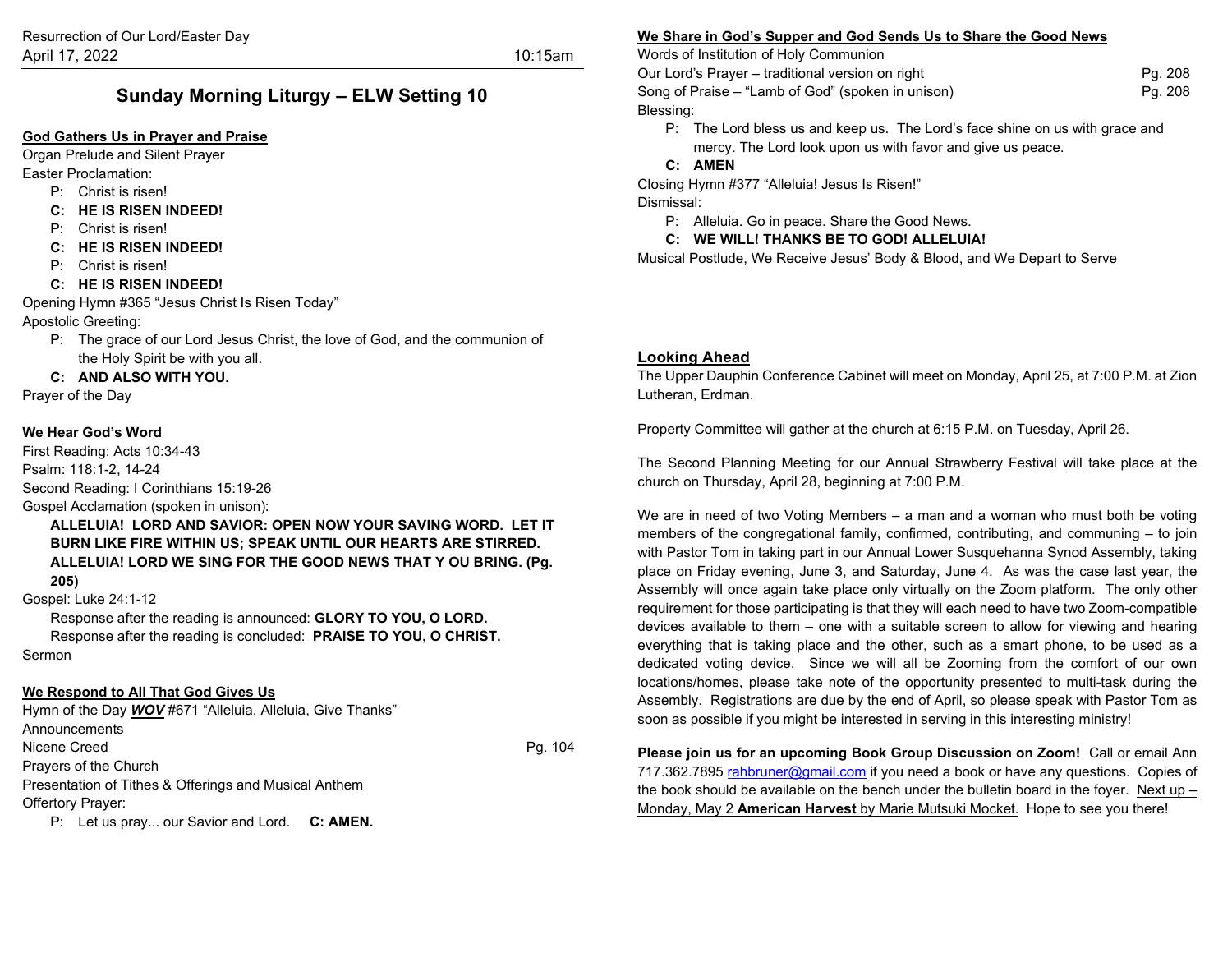## **Saint John's Evangelical Lutheran Church**

**Berrysburg, PA 717-362-9519**

**[stjohnhillchurch@frontier.com](mailto:stjohnhillchurch@frontier.com) | [www.stjohnhillchurch.org](http://www.stjohnhillchurch.org/)**

### **Our Mission**

*St. John congregation, responding to the call of the Holy Spirit through the Gospel, unites together to preach and teach the Word, administer the sacraments, and carry out God's mission. With God's guidance and grace, we strive to boldly proclaim by word and action the reconciling Gospel of Jesus: Working together for justice and peace, and caring for those in need in our community and world. We invite everyone to join us wherever you are on your faith journey.*

#### *Adopted December 8, 2013*

# **Serving Today**

| The Rev. Thomas G. Bruner, Jr. | Pastor                    |
|--------------------------------|---------------------------|
| Laurie Little                  | Young Christians Minister |
| Judy Ferree                    | Organist                  |
| Kim Williard                   | Lector                    |
| Roy Henry                      | <b>Council President</b>  |

For the month of April, our *Celebrate* lectionary bulletin inserts are sponsored by Dana and Chris Klouser to the Glory of God in memory of our parents: Richard Klouser, Jean Kessler, and Juney Yeager. Our support of *Tree 4 Hope* and the support of one pastor for one month in the *Konde Diocese of the Evangelical Lutheran Church in Tanzania* is sponsored by Delmar & Ginny Enders for the blessings of grandchildren, Miana, Olivia, Caleb; and greatgrandchildren, Axten, Sophia and Kyrah.

Welcome to all who are worshipping with us this morning. If you are a visitor, please sign our guest book in the foyer. As we celebrate our Lord's Supper, we welcome to our table all baptized Christians who have received the sacrament in their home congregations. All persons who do not yet commune are invited to come forward to receive a blessing. Please worship with us again and join in other congregational family activities!

#### **Today, Sunday, April 17**

- 6:30am Brief Outdoor Sunrise Worship
- 9am Adult Bible Study (On Zoom)
- 9am SONDay Celebration (In-Person) Masking and safe distancing are required for everyone present – both adults and young persons – to do our best to protect our (unvaccinated per current guidelines) younger congregational family members!
- 9am Confirmation Class (In-Person)
- 9am Youth Group Bible Time (In-Person)
- 10:15am Festival Liturgy of Holy Communion

*From this afternoon until Wednesday morning, Pastor Tom will be away, taking his weekly day off from yesterday and his monthly extra day off for April. In his absence, Pastor Godfred Effisah (pronounced eh-FEE-suh), who serves the Rife/Killinger Parish, will again be on call for any emergency needs for pastoral care. Should you need to get in touch with him, please call Fay Nichols, our Telephone Prayer Chain Coordinator, at 717-329-7447, who will both place the concern on the prayer chain and contact Pastor Godfred. Or, Pastor Godfred can be reached directly by calling 571-572-0119. For all non-emergency matters, Pastor Tom will return to the office Wednesday morning.*

# **Monday, April 18**

# **FAMILY MOVIE NIGHT!**

Join the Youth Group for a FREE showing of the movie **OVERCOMER**: **6:00 p.m. - 9:00 p.m., at the Colonnade in Millersburg, PA (Rated PG)**

*"Life changes overnight for coach John Harrison when his high school basketball team's state championship dreams are crushed under the weight of unexpected news. When the largest manufacturing plant in town suddenly shuts down and hundreds of families begin moving away, John must come to grips with the challenges facing his family and his team. Urged by the school's principal to fillin and coach a sport he doesn't know or like, John is frustrated and questioning his worth... until he crosses paths with a student struggling with her own journey."*

**\*\*\* CONCESSION STAND WILL BE OPEN\*\*\***

*\*\*\****BRING YOUR FAMILY AND FRIENDS\*\*\***

#### **PLEASE REGISTER AT:**

<https://www.signupgenius.com/go/30E0D4FADAB2DAAFE3-family>

#### **Wednesday, April 20**

8am-12pm Pastor Tom's Office Hours

9:30am First Quarter Audit Committee Meeting – Please have all your records at this meeting. Thank you. Pat Herb

#### **Thursday, April 21**

8am-12pm Pastor Tom's Office Hours

#### **Friday, April 22**

8-9:30am Pastor Tom's Office Hours

#### **Saturday, April 23**

Pastor Tom's Weekly Day Off

#### **Next Sunday, April 24**

Second Sunday of Easter

- 9am Adult Bible Study (On Zoom)
- 9am SONDay Celebration (In-Person) Masking and safe distancing are required for everyone present – both adults and young persons – to do our best to protect our (unvaccinated per current guidelines) younger congregational family members!
- 9am Confirmation Class (In-Person)
- 9am Youth Group Bible Time (In-Person)
- 10:15am Easter Celebration Worship, including Miss Laurie and Sunny and Reception of New Members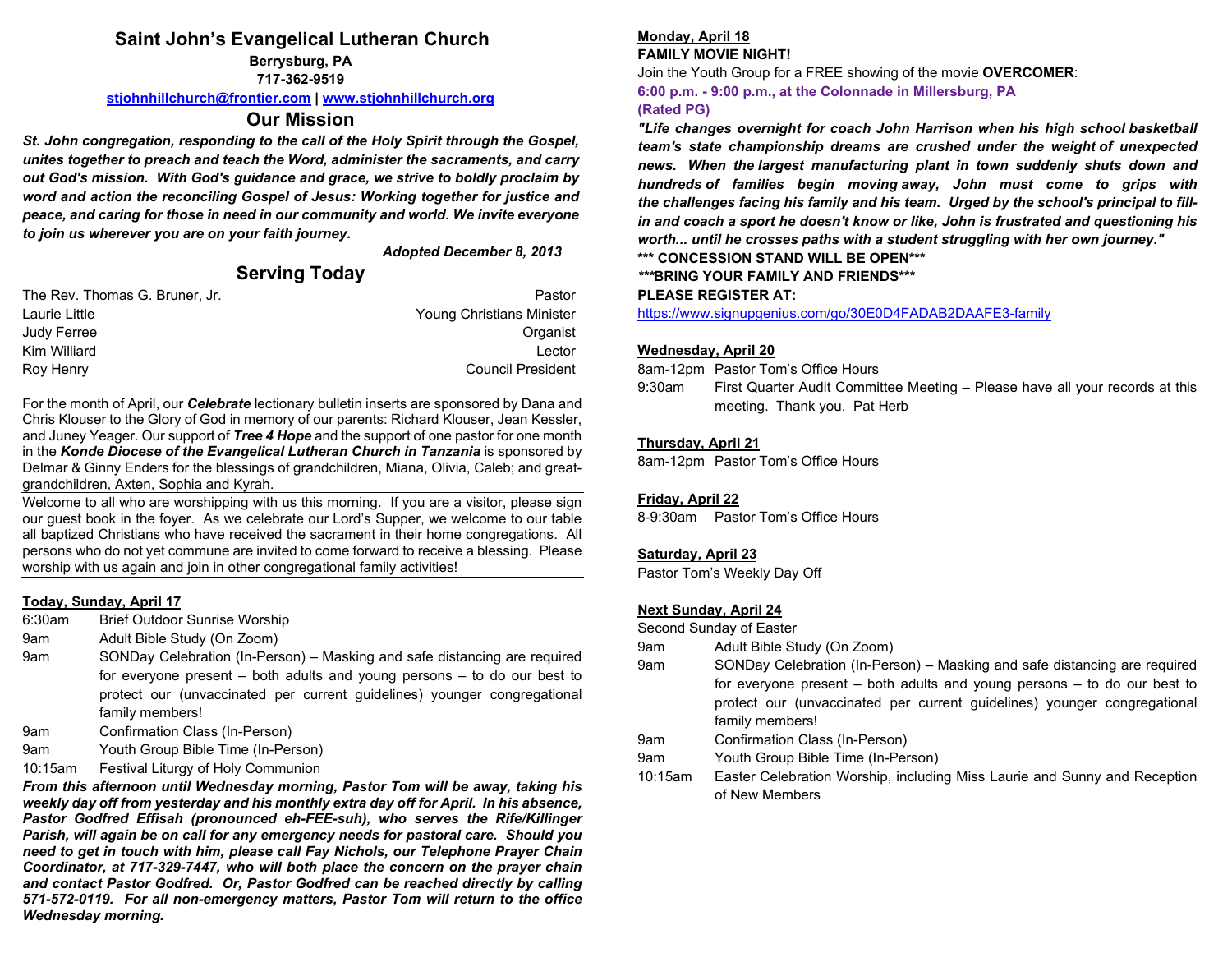#### **Special Congregational Meeting to be Held**

- Immediately following worship on Sunday, May 1, we will gather for a special congregational meeting to take action on the *St. John Restoration 250* project, recommended to us by Congregational Council. This bold plan received this name because it is truly a project for the ages – one which will equip us with a facility for worship and ministry befitting our upcoming 250<sup>th</sup> anniversary celebration in 2030 and one which will in some ways outlive all of us voting on it.
- As you can see in more detail elsewhere in this bulletin, the core of the \$220,000 proposal is to contract with Bahret Church Interiors to repair the places in our upstairs worship space, down the stairs, and in the foyer where the surface of our 140+ year old horsehair plaster is powdering in such a way that paint can no longer bond to it properly. As part of this repair, all ceilings, walls and woodwork will be repainted, as has not been done since the early 1980's.
- In addition to this core work, all red carpeted areas will receive new red carpeting, including down the main stairs. In the foyer and foyer restroom, the current flooring will be replaced with an attractive heavy-duty artificial wood flooring. We will also receive a comprehensive update of our lighting with energy efficient and more effective and attractive LED lighting (although not affecting our historic chandeliers upstairs); our current sound system will be replaced with an up-to-date "smart" system that can, among other things, actually detect and compensate for when a reader is speaking a bit too softly; we will install a new motorized screen and projector which will allow us finally to see things being projected even in the bright light of day; and our Zoom worship experience will finally be brought up to snuff with aspects of the new sound system (which will be capable of handling the sound needed for Zoom worship entirely separately from the sound needed for in-person worship) as well as new cameras.
- On May 1, everyone is welcome to attend the meeting, but especially needed are all voting members of the congregational family (confirmed, as well as communing and contributing in the past two years) for this yes/no vote by secret written ballot. Please don't hesitate to speak with Sandra Lamenza, who is chairing the *St. John Restoration 250* working group, any member of Property Committee or Congregational Council, or with Pastor Tom with any questions!

If you are not currently comfortable taking part in in-person worship, there are *three* very simple options for giving your tithes and offerings. You are welcome to 1. mail your offering to the church (PO Box 270, Berrysburg, 17005-0270) or 2. drop it by the church and place it in the red plastic tub that is prominently visible in the Sunday School Room, on the table just outside Pastor Tom's office door. In addition, 3. if neither of those is easily done, you may wish to contact your bank about setting up an automatic payment, as some of our congregational family members also have done, whereby the offering you direct is sent by your bank as a check mailed directly to the church. In all cases, Pastor Tom will then see that all offerings received get securely passed along to our counters.

Containers are located in the foyer for food donations for the food pantry at the Upper Dauphin Human Services Center in Lykens. Please drop off non-perishable food items at any time and, as the contributions add up, deliveries will be made to the pantry by **Larry Gessner**. Thank you!

#### **Jammin' with the Ladies!**

This year as we prepare for the Strawberry Festival, the Women's group again are having an area for " Jammin' with the Ladies". We will have jams and jellies as well as the homemade breads. If anyone wants to help with items needed: Sugar, Sure Jell, Jars and lids, or financial help please contact Fay Nichols.

### **Our Faith Active in Worship – April 10, 2022**

| <b>Current - Approx. Budget Goal</b>           | \$2.606                      |
|------------------------------------------------|------------------------------|
| Current - Offerings Received                   | \$3.398                      |
| Benevolence - Offerings Received               | \$185                        |
| Improvement – Offerings Received               | \$81                         |
| Children & Youth Ministry - Offerings Received | \$254                        |
| <b>Total Attendance</b>                        | Zoom $-29$ , In Person $-93$ |

### **Hospitalized/Residing in Senior Living/Dealing with Acute Illness**

- **Judy Cheatham** –Rm. #47B, Cadia Healthcare, 900 Van Buren Street, Annapolis, MD 21403
- **Timothy Enders**  Rm. #122, The Gardens at York Terrace, 2401 W. Market St., Pottsville, 17901
- **Jane Grosser**  Rm. #705, Northern Dauphin Nursing and Rehab. Center, Millersburg, 17061
- **Warren Hassinger** Rm. #103 Connections Unit, Providence Place of Pottsville, 2200 First Avenue, Pottsville, 17901
- **Marzette Hoffman**  Rm. #805, Northern Dauphin Nursing and Rehab. Center
- **Cora Mace –** Rm. #3647, Roosevelt 3, Masonic Health Care Center, 600 Freemason Drive, Elizabethtown, 17022
- **Joyce Matter**  Rm. #128, Commonwealth Senior Living at Harrisburg, 150 Kempton Avenue, Harrisburg, 17111 (717.909.0417)
- **Ken Nace**  At Home, Now Finished with Chemotherapy and Awaiting Surgery for Cancer
- **Donna Rabenold**  At Home, Now Finished with Chemotherapy and Awaiting Surgery for Breast Cancer